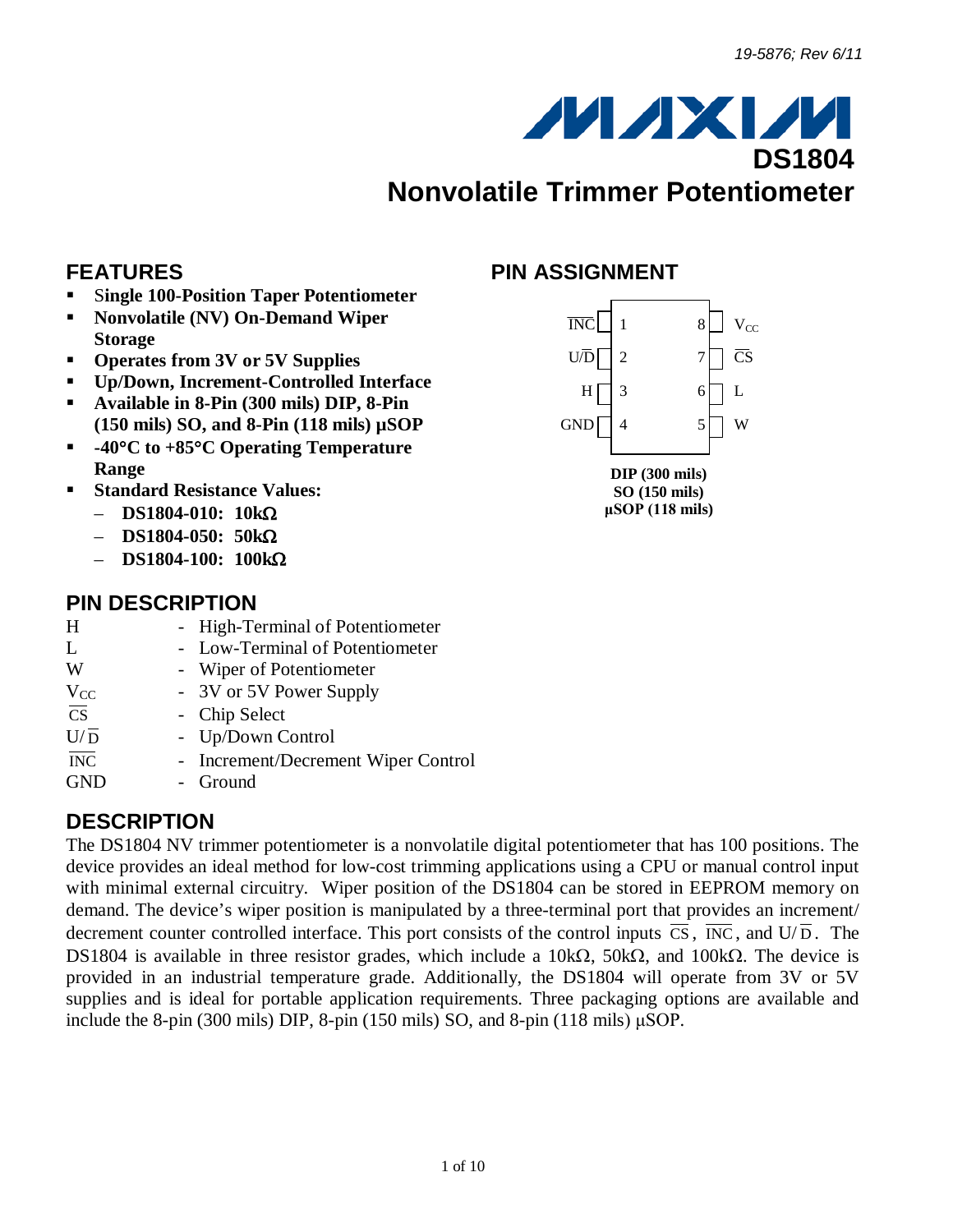# **OPERATION**

The DS1804 is a single nonvolatile potentiometer. The device has a total of 100 tap-points including the L- and H- terminals. A total of 99 resistive segments exist between the L- and H- terminals. These tappoints are accessible to the W-terminal, whose position is controlled via a three-terminal control port. A block diagram of the DS1804 is shown in Figure 1.

The three-terminal port of the DS1804 provides an increment/decrement interface which is activated via a chip-select input. This interface consists of the input signals  $\overline{CS}$ ,  $\overline{INC}$ , and  $U/\overline{D}$ . These input signals control a 7-bit up/down counter. The output of the 7-bit up/down counter controls a 1 of 100 decoder to select wiper position. Additionally, this interface provides for a wiper storage operation using the  $\overline{CS}$  and INC input control pins. The timing diagram for the three-terminal interface control is shown in Figure 2.

#### **PIN DESCRIPTIONS**

 $V_{CC}$  **-** Power Supply. The DS1804 will support supply voltages ranging from +2.7V to +5.5V.

**GND -** Ground.

**H -** High-Terminal Potentiometer. This is the high terminal of the potentiometer. It is not required that this terminal be connected to a potential greater than the L-terminal. Voltage applied to the H-terminal cannot exceed the power-supply voltage,  $V_{CC}$ , or go below ground.

**L -** Low-Terminal Potentiometer. This is the low terminal of the potentiometer. It is not required that this terminal be connected to a potential less than the H-terminal. Voltage applied to the L-terminal cannot exceed the power-supply voltage,  $V_{CC}$ , or go below ground.

**W** - Wiper of the Potentiometer. This pin is the wiper of the potentiometer. Its position on the resistor array is controlled by the three-terminal control port. Voltage applied to the wiper cannot exceed the power-supply voltage, V<sub>CC</sub>, or go below ground.

 $\overline{CS}$  **-** Chip Select. The  $\overline{CS}$  input is used to activate the control port of the DS1804. This input is active low. When in a high-state, activity on the  $\overline{INC}$  and  $U/\overline{D}$  port pins will not affect or change wiper position.

 $\overline{INC}$  **-** Wiper Movement Control. This input provides for wiper position changes when the  $\overline{CS}$  pin is low. Wiper position changes of the W-terminal will occur one position per high-to-low transition of this input signal. Position changes will not occur if the  $\overline{CS}$  pin is in a high state.

 $U/\overline{D}$  **-** Up/Down Control. This input sets the direction of wiper movement. When in a high state and CS is low, any high-to-low transition on  $\overline{INC}$  will cause a one position movement of the wiper towards the H-terminal. When in a low state and  $\overline{CS}$  is low, any high-to-low transitions on  $\overline{INC}$  will cause the position of the wiper to move towards the L-terminal.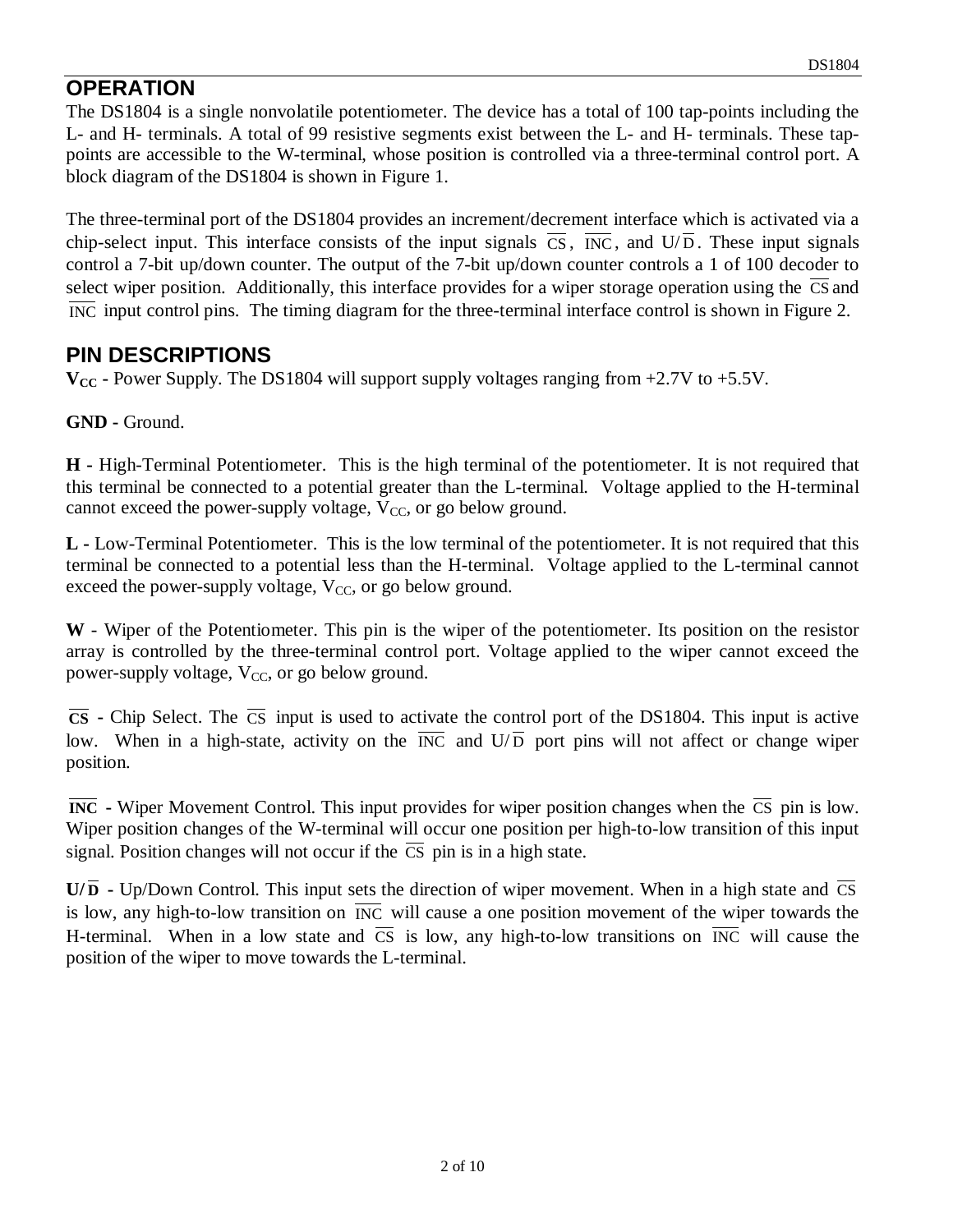# **DS1804 BLOCK DIAGRAM** Figure 1



#### **POWER-UP/POWER-DOWN CONDITIONS**

On power-up, the DS1804 will load the value of EEPROM memory into the wiper position register (or 1 of 100 decoder). The value of this register can then be set to another wiper position if desired, by using the three-terminal control port. On power-up, wiper position will be loaded within a maximum time period of 500µs once the power-supply is stable. Additionally, the three-terminal interface port will be active after 50ms.

On power-down, the wiper position register data will be lost. On the next device power-up, the value of EEPROM memory will be loaded into the wiper position register.

On shipment from the factory, Maxim Integrated Products does not guarantee a specified EEPROM memory value. This value should be set by the customer as needed.

### **NONVOLATILE WIPER STORAGE**

Wiper position of the DS1804 can be stored using the  $\overline{INC}$  and  $\overline{CS}$  inputs. Storage of the wiper position takes place whenever the  $\overline{CS}$  input transitions from low-to-high while the  $\overline{INC}$  is high. Once this condition has occurred the value of the current wiper position will be written to EEPROM memory.

The DS1804 is specified to accept 50,000 writes to EEPROM over 0°C to 70ºC before a wear-out condition. After wear-out the DS1804 will still function and wiper position can be changed during powered conditions using the three-terminal control port. However, on power-up the wiper-position will be indeterminate.

#### **ONE-TIME PROGRAMMABILITY (OTP)**

The DS1804 can be easily used as an OTP device. The user of the DS1804 can trim the desired value of the wiper position and set this position for storage as described above. Any activity through the threeterminal port can then be prevented by connecting the  $\overline{CS}$  input pin to V<sub>CC</sub>. Also, an OTP application does not adversely affect the number of times EEPROM is written, since EEPROM will only be loaded and *not written* during a power-up or power-down condition.

On power-up, the DS1804 will load the current value of EEPROM memory into the wiper position register.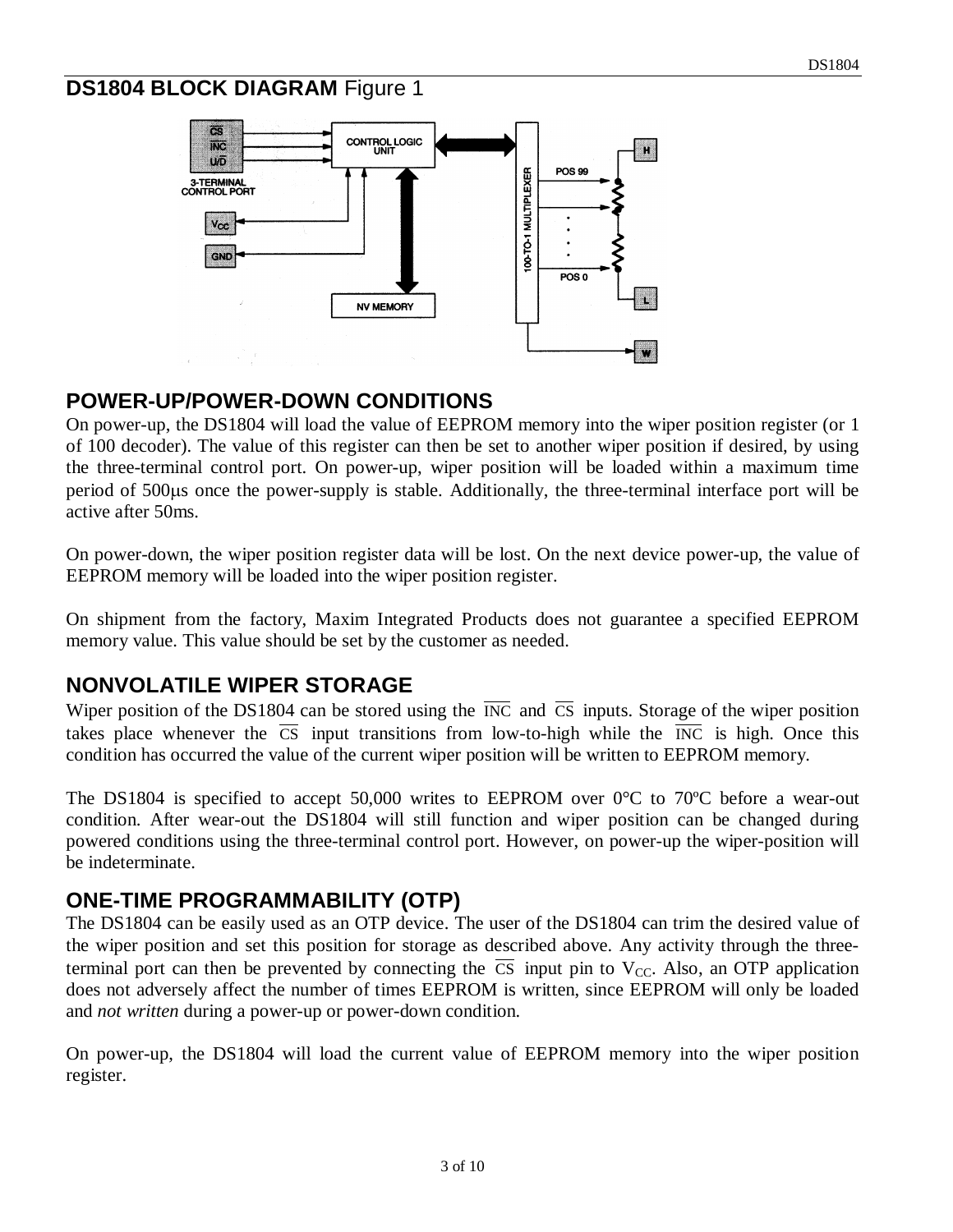# **ABSOLUTE MAXIMUM RATINGS**

| Voltage on Any Pin Relative to Ground | $-1.0V$ to $+6.0V$                                    |
|---------------------------------------|-------------------------------------------------------|
| <b>Operating Temperature Range</b>    | -40 $\rm{^{\circ}C}$ to +85 $\rm{^{\circ}C}$          |
| <b>Storage Temperature Range</b>      | -55 $\mathrm{^{\circ}C}$ to +125 $\mathrm{^{\circ}C}$ |
| Lead Temperature (soldering, 10s)     | $+300^{\circ}$ C                                      |
| Soldering Temperature (reflow)        | $+260$ °C                                             |

This is a stress rating only and functional operation of the device at these or any other conditions above those indicated in the operation *sections of this specification is not implied. Exposure to absolute maximum rating conditions for extended periods of time may affect reliability.*

## **RECOMMENDED DC OPERATING CONDITIONS**

| <b>PARAMETER</b>       | <b>SYMBOL</b> | <b>MIN</b>            | <b>TYP</b> | <b>MAX</b>         | <b>UNITS</b> | <b>NOTES</b> |
|------------------------|---------------|-----------------------|------------|--------------------|--------------|--------------|
| <b>Supply Voltage</b>  | $\rm V_{CC}$  | $+2.7$                |            | 5.5                | V            |              |
| Input Logic 1          | $\rm V_{IH}$  | 2.0                   |            | $V_{CC}$ + 0.3     |              | 1, 2         |
| Input Logic 0          | $\rm V_{II}$  | $-0.3$                |            | $+0.8$<br>$+0.6$   | V            | 1, 15        |
| <b>Resistor Inputs</b> | L, H, W       | $\rm V_{GND}$ - $0.2$ |            | $V_{\rm CC}$ + 0.2 | V            | 1, 3         |

### **DC ELECTRICAL CHARACTERISTICS**

( $V_{CC}$  = 2.7V to 5.5V,  $T_A$  = -40°C to +85°C, unless otherwise noted.)

| <b>PARAMETER</b>                    | <b>SYMBOL</b>     | <b>MIN</b> | <b>TYP</b> | <b>MAX</b>   | <b>UNITS</b>       | <b>NOTES</b>   |
|-------------------------------------|-------------------|------------|------------|--------------|--------------------|----------------|
| <b>Supply Current</b>               | $I_{CC}$          |            |            | 400          | $\mu A$            | $\overline{4}$ |
| Input Leakage                       | $I_{LI}$          | $-1$       |            | $+1$         | $\mu A$            |                |
| <b>Wiper Resistance</b>             | $R_W$             |            | 400        | 1000         | $\Omega$           |                |
| <b>Wiper Current</b>                | $I_W$             |            |            | $\mathbf{1}$ | mA                 |                |
| <b>Standby Current:</b><br>3V<br>5V | I <sub>STBY</sub> |            | 10<br>20   | 48           | $\mu A$<br>$\mu A$ | 5              |
| Wiper Load Time                     | $t_{WLT}$         |            | 500        |              | $\mu s$            | 6              |
| Power-Up Time                       | $t_{PU}$          |            | 50         |              | ms                 | 14             |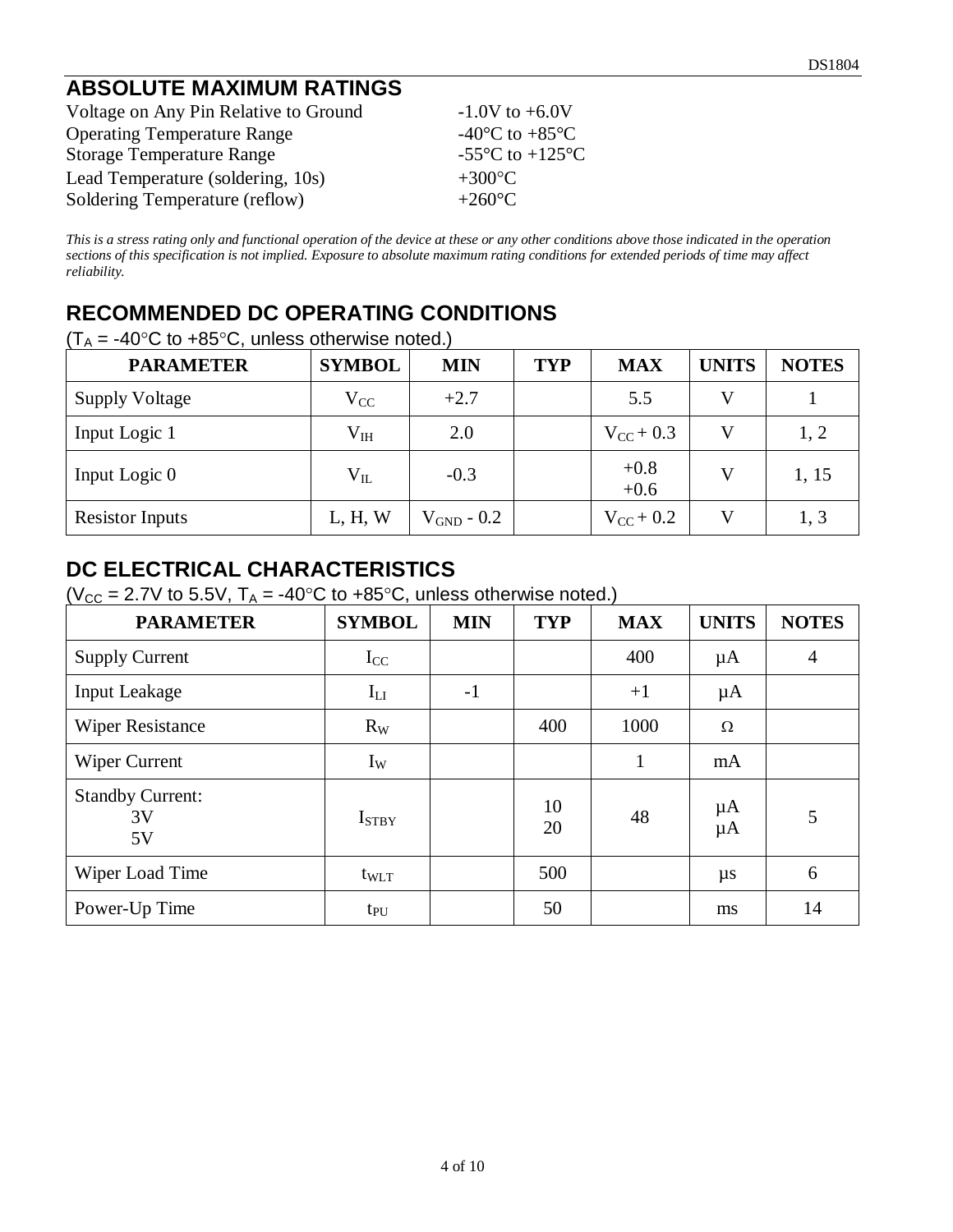# **ANALOG RESISTOR CHARACTERISTICS**

( $V_{CC}$  = 2.7V to 5.5V,  $T_A$  = -40°C to +85°C, unless otherwise noted.)

| <b>PARAMETER</b>                     | <b>SYMBOL</b>   | <b>MIN</b> | <b>TYP</b> | <b>MAX</b> | <b>UNITS</b>         | <b>NOTES</b> |
|--------------------------------------|-----------------|------------|------------|------------|----------------------|--------------|
| <b>End-to-End Resistor Tolerance</b> |                 | $-20$      |            | $+20$      | $\%$                 | 8            |
| <b>Absolute Linearity</b>            |                 |            | $\pm 0.6$  |            | <b>LSB</b>           |              |
| <b>Relative Linearity</b>            |                 |            | $\pm 0.25$ |            | <b>LSB</b>           | 10           |
| -3dB Cutoff Frequency                | <b>I</b> CUTOFF |            |            |            | <b>MHz</b>           |              |
| <b>Temperature Coefficient</b>       |                 |            | 750        |            | $ppm$ <sup>o</sup> C |              |

### **CAPACITANCE**

( $V_{CC}$  = 2.7V to 5.5V,  $T_A$  = +25°C, unless otherwise noted.)

| <b>PARAMETER</b>          | <b>SYMBOL</b>   | <b>MIN</b> | <b>TYP</b> | <b>MAX</b> | <b>UNITS</b> | <b>NOTES</b> |
|---------------------------|-----------------|------------|------------|------------|--------------|--------------|
| <b>Input Capacitance</b>  | $\cup_{\rm IN}$ |            |            |            | pF           |              |
| <b>Output Capacitance</b> | $-$ OUT         |            |            |            | pF           |              |

# **AC ELECTRICAL CHARACTERISTICS**

( $V_{CC}$  = 2.7V to 5.5V,  $T_A$  = -40°C to +85°C, unless otherwise noted.)

| <b>PARAMETER</b>                                                    | <b>SYMBOL</b>  | <b>MIN</b> | <b>TYP</b> | <b>MAX</b> | <b>UNITS</b>  | <b>NOTES</b> |
|---------------------------------------------------------------------|----------------|------------|------------|------------|---------------|--------------|
| $\overline{\text{CS}}$ to $\overline{\text{INC}}$ Setup             | $t_{CI}$       | 50         |            |            | <sub>ns</sub> | 13           |
| $U/\overline{D}$ to INC Setup                                       | $t_{DI}$       | 100        |            |            | ns            | 13           |
| <b>INC</b> Low Period                                               | $t_{\rm IL}$   | 50         |            |            | ns            | 13           |
| <b>INC</b> High Period                                              | $t_{\rm IH}$   | 100        |            |            | ns            | 13           |
| $\overline{\text{INC}}$ inactive to $\overline{\text{CS}}$ Inactive | $t_{\rm IC}$   | 500        |            |            | ns            | 13           |
| $\overline{\text{CS}}$ Deselect Time                                | $t_{\rm{CPH}}$ | 100        |            |            | ns            | 13           |
| Wiper Change to INC Low                                             | $t_{\rm{IW}}$  |            |            | 200        | ns            | 13           |
| <b>INC</b> Rise and Fall Times                                      | $t_R$ , $t_F$  |            |            | 500        | $\mu s$       | 13           |
| $\overline{INC}$ Low to $\overline{CS}$ Inactive                    | $t_{\rm IK}$   | 50         |            |            | ns            | 16           |
| Wiper Storage Time                                                  | $t_{WST}$      |            |            | 10         | ms            | 13, 17       |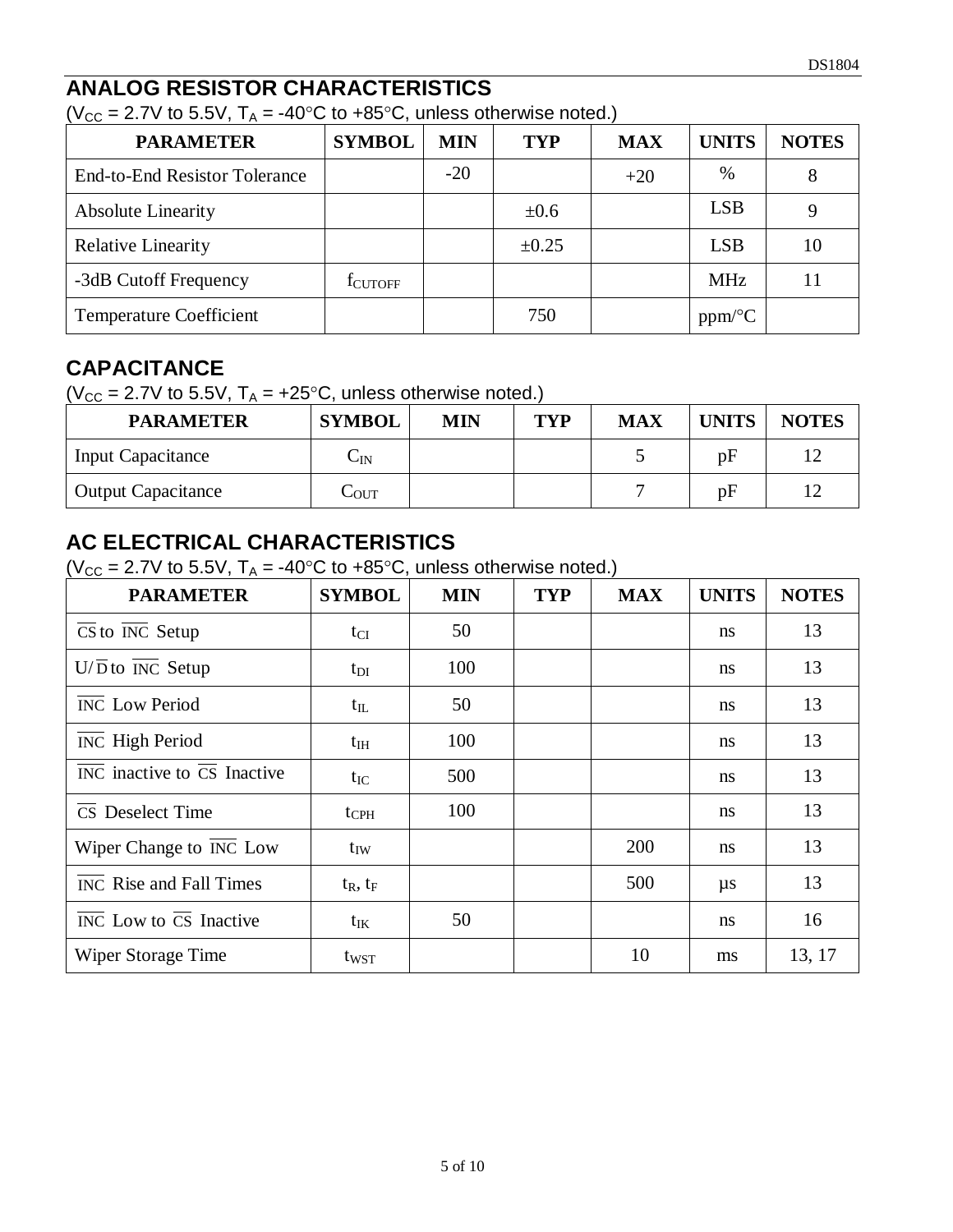#### **NOTES:**

- 1) All voltages are referenced to ground.
- 2) Valid for  $V_{CC} = 5V$  only.
- 3) Resistor input voltages cannot go below ground or exceed  $V_{CC}$  by the amounts as shown in the table.
- 4) Maximum current specifications are based on the clock rate of  $\overline{INC}$  input. This specification represents the current required when changing the wiper position.
- 5) Standby current levels apply when all inputs are driven to appropriate supply levels.  $\overline{CS}$ ,  $\overline{INC}$ ,  $U/\overline{D}$  =  $V_{CC}$ .
- 6) Wiper load time is specified as the time required for the DS1804 to load the wiper position with the contents of nonvolatile memory once  $V_{CC}$  has reached a stable operating voltage equal to or greater than 2.7V.
- 7) The DS1804 is available in three resistor values. These include the DS1804-010, 10kΩ; the DS1804- 050, 50kΩ; and the DS1804-100, 100kΩ.
- 8) Valid at  $T_A = +25$ °C only.
- 9) Absolute linearity is used to compare measured wiper voltage versus expected wiper voltage as determined by wiper position. The DS1804 is specified to provide an absolute linearity of  $\pm 0.60$  LSB.
- 10) Relative linearity is used to determined the change in voltage between successive tap positions. The DS1804 is specified to provide a relative linearity specification of  $\pm 0.25$  LSB.
- 11) -3dB cutoff frequency characteristics for the DS1804 depend on potentiometer total resistance. DS1804-010, 1MHz; DS1804-050, 200kHz; and DS1804-100, 100kHz.
- 12) Capacitance values apply at  $T_A = +25$ °C.
- 13) See Figure 2.
- 14) Power-up time is specified as the time required before the three-terminal control becomes active after a stable power supply level has been reached.
- 15) At  $V_{CC} = 2.7V$ ,  $V_{IL} = 0.8V$ .
- 16) The  $\overline{INC}$  low to  $\overline{CS}$  inactive is specified to be 50ns minimum. This is the transition condition which allows the DS1804 three-terminal port to become inactive without writing the EEPROM memory of the part.
- 17) Wiper Storage Time,  $t_{WST}$ , is the time require for the DS1804 to write EEPROM memory for storage of a new wiper position. The maximum time required to accomplish this task is specified at 10ms.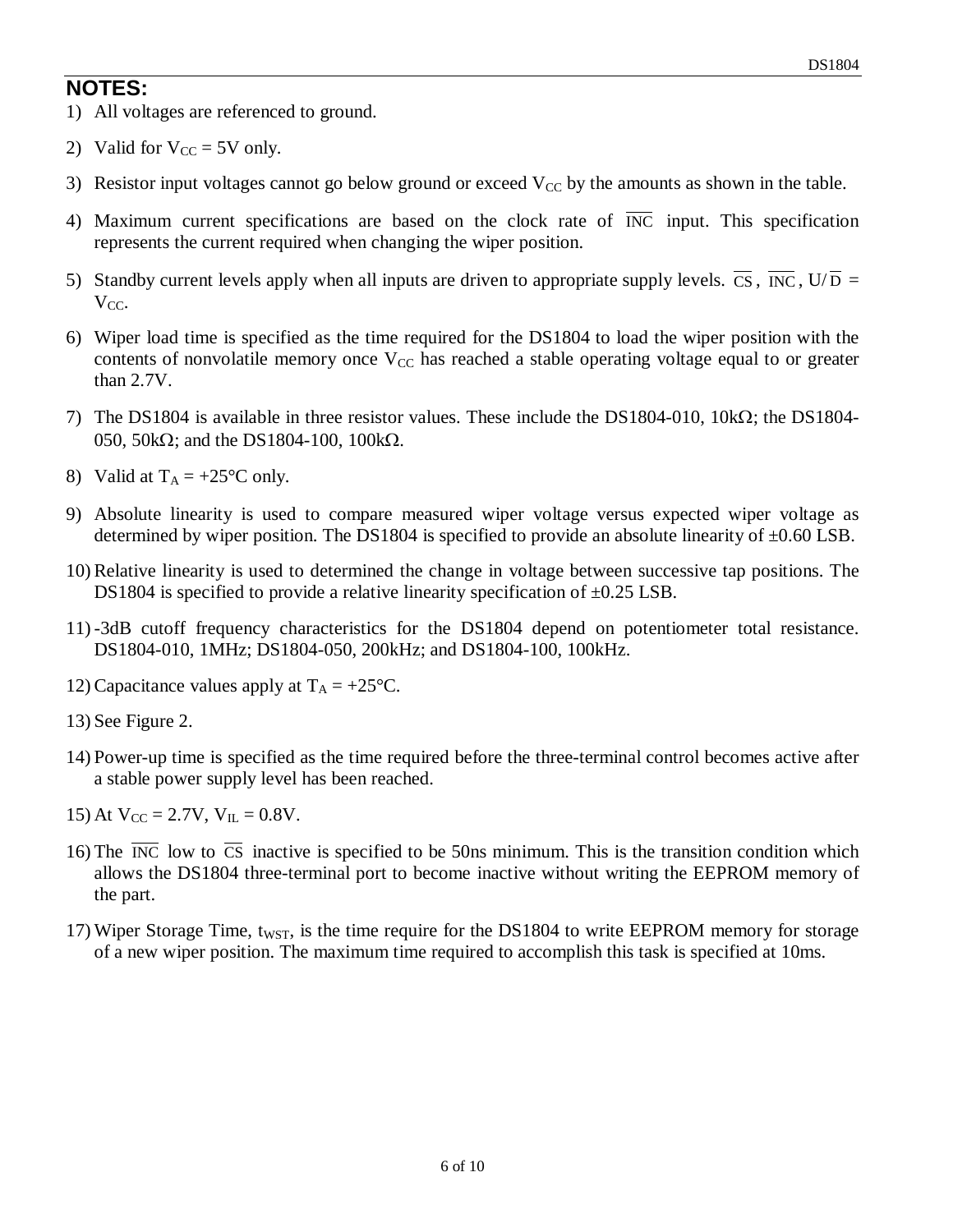# **THREE-TERMINAL INTERFACE TIMING DIAGRAM** Figure 2



#### **ORDERING INFORMATION**

| <b>PART</b>   | <b>VERSION</b> ( $k\Omega$ ) | <b>TEMP RANGE</b>                                    | <b>PIN-PACKAGE</b>             |
|---------------|------------------------------|------------------------------------------------------|--------------------------------|
| $DS1804-010+$ | 10                           | -40 $\mathrm{^{\circ}C}$ to +85 $\mathrm{^{\circ}C}$ | 8 DIP (300 mils)               |
| DS1804-050+   | 50                           | -40 $^{\circ}$ C to +85 $^{\circ}$ C                 | 8 DIP (300 mils)               |
| DS1804-100+   | 100                          | -40 $^{\circ}$ C to +85 $^{\circ}$ C                 | 8 DIP (300 mils)               |
| DS1804Z-010+  | 10                           | -40 $^{\circ}$ C to +85 $^{\circ}$ C                 | 8 SO (150 mils)                |
| DS1804Z-050+  | 50                           | -40 $\mathrm{^{\circ}C}$ to +85 $\mathrm{^{\circ}C}$ | 8 SO (150 mils)                |
| DS1804Z-100+  | 100                          | -40 $^{\circ}$ C to +85 $^{\circ}$ C                 | 8 SO (150 mils)                |
| DS1804U-010+  | 10                           | -40 $\mathrm{^{\circ}C}$ to +85 $\mathrm{^{\circ}C}$ | $8 \mu SOP (118 \text{ mils})$ |
| DS1804U-050+  | 50                           | -40 $^{\circ}$ C to +85 $^{\circ}$ C                 | $8 \mu$ SOP (118 mils)         |
| DS1804U-100+  | 100                          | -40 $^{\circ}$ C to +85 $^{\circ}$ C                 | $8 \mu$ SOP (118 mils)         |

+*Denotes a lead(Pb)/RoHS-compliant package.*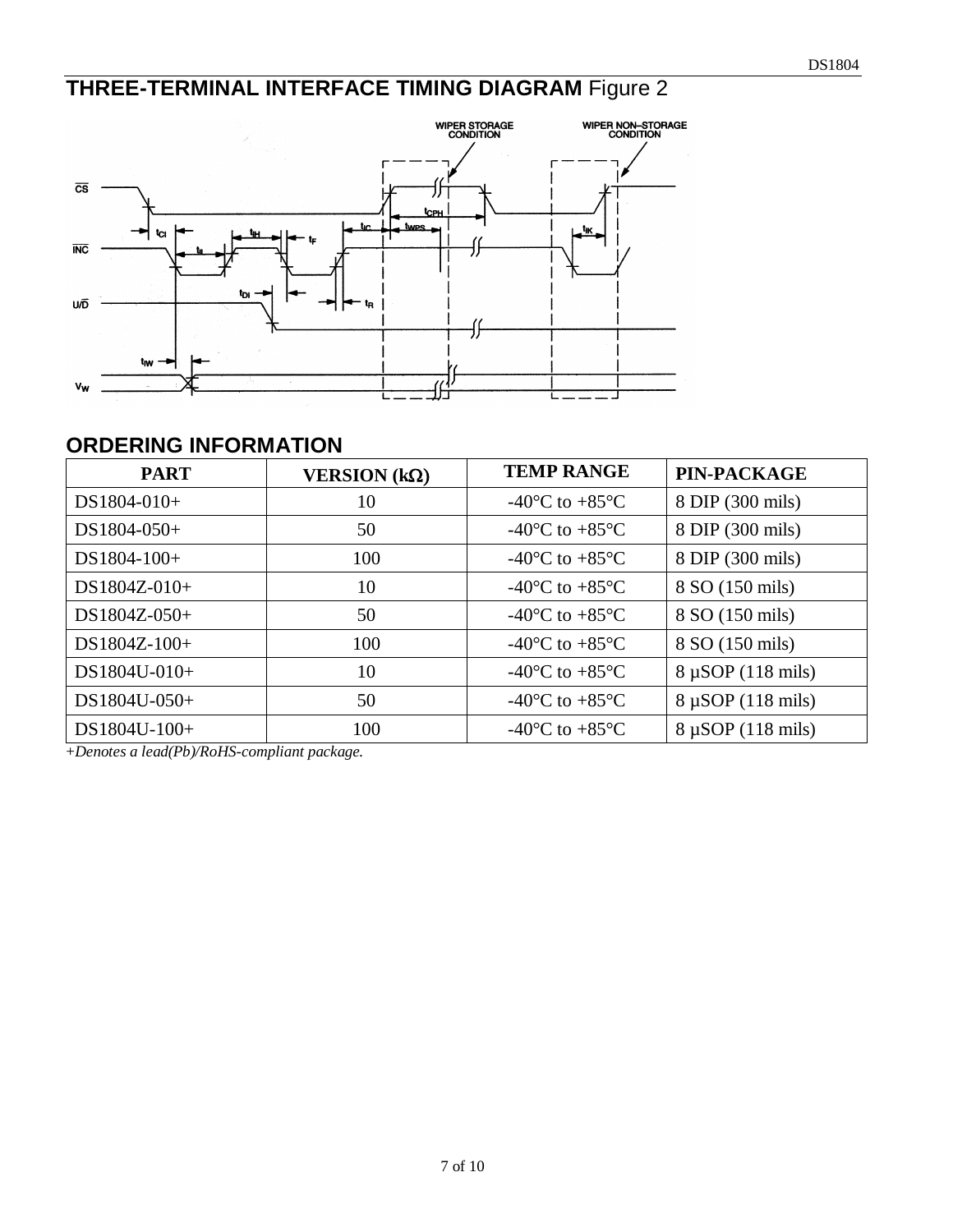# **BRANDING INFORMATION** Figure 3



|             |                                                                                | <b>DS1804 Brand Codes</b>                                   |  |  |
|-------------|--------------------------------------------------------------------------------|-------------------------------------------------------------|--|--|
| Code        | Description                                                                    | Values                                                      |  |  |
| nnn         | Pot Size (DIP/uSOP)                                                            | 10k ohm<br>010<br>050<br>50k ohm<br>100k ohm<br>100         |  |  |
| m           | Pot Size (SOIC)                                                                | X<br>10k ohm<br>50k ohm<br>C<br>100k ohm                    |  |  |
| <b>VVWW</b> | Date Code. It identifies the year<br>and work week the device was<br>assembled | eg. 0035 is the 35th work week<br>of 2000                   |  |  |
| rv          | Die Revision                                                                   | Generally this is a letter followed<br>by a number (eg. B2) |  |  |
| ###xx       | Lot Code                                                                       |                                                             |  |  |
| CCCCCC      | Country of Assembly                                                            |                                                             |  |  |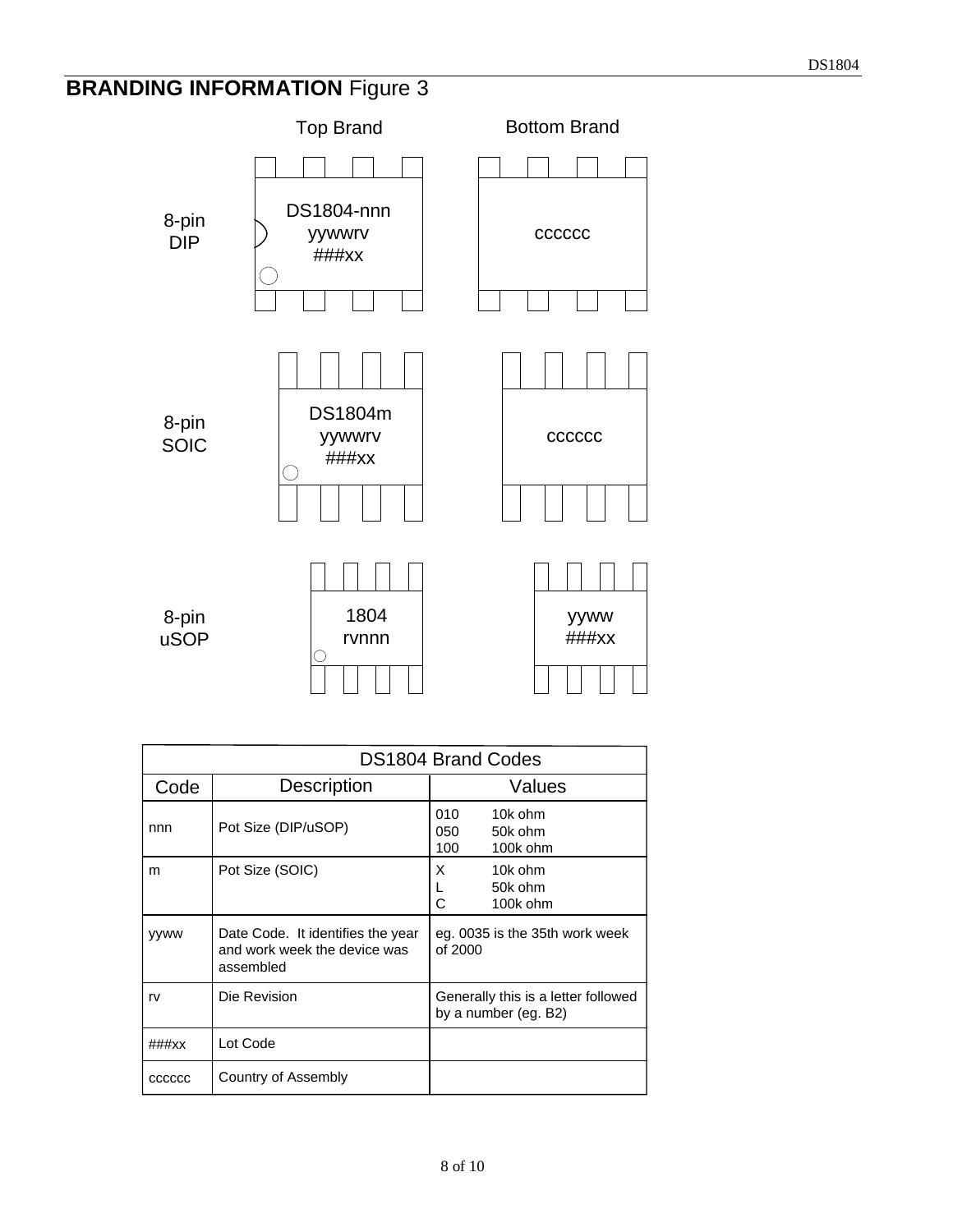# **PACKAGE INFORMATION**

For the latest package outline information and land patterns (footprints), go to **www.maxim-ic.com/packages**. Note that a "+", "#", or "-" in the package code indicates RoHS status only. Package drawings may show a different suffix character, but the drawing pertains to the package regardless of RoHS status.

| <b>PACKAGE TYPE</b> | <b>PACKAGE CODE</b> | <b>OUTLINE NO.</b> | <b>LAND PATTERN NO.</b> |
|---------------------|---------------------|--------------------|-------------------------|
| 8 DIP               | $P8 + 2$            | 21-0043            |                         |
| 8 SO                | $S8+2$              | 21-0041            | 90-0096                 |
| $8 \mu SOP$         | $U8+3$              | 21-0036            | 90-0092                 |